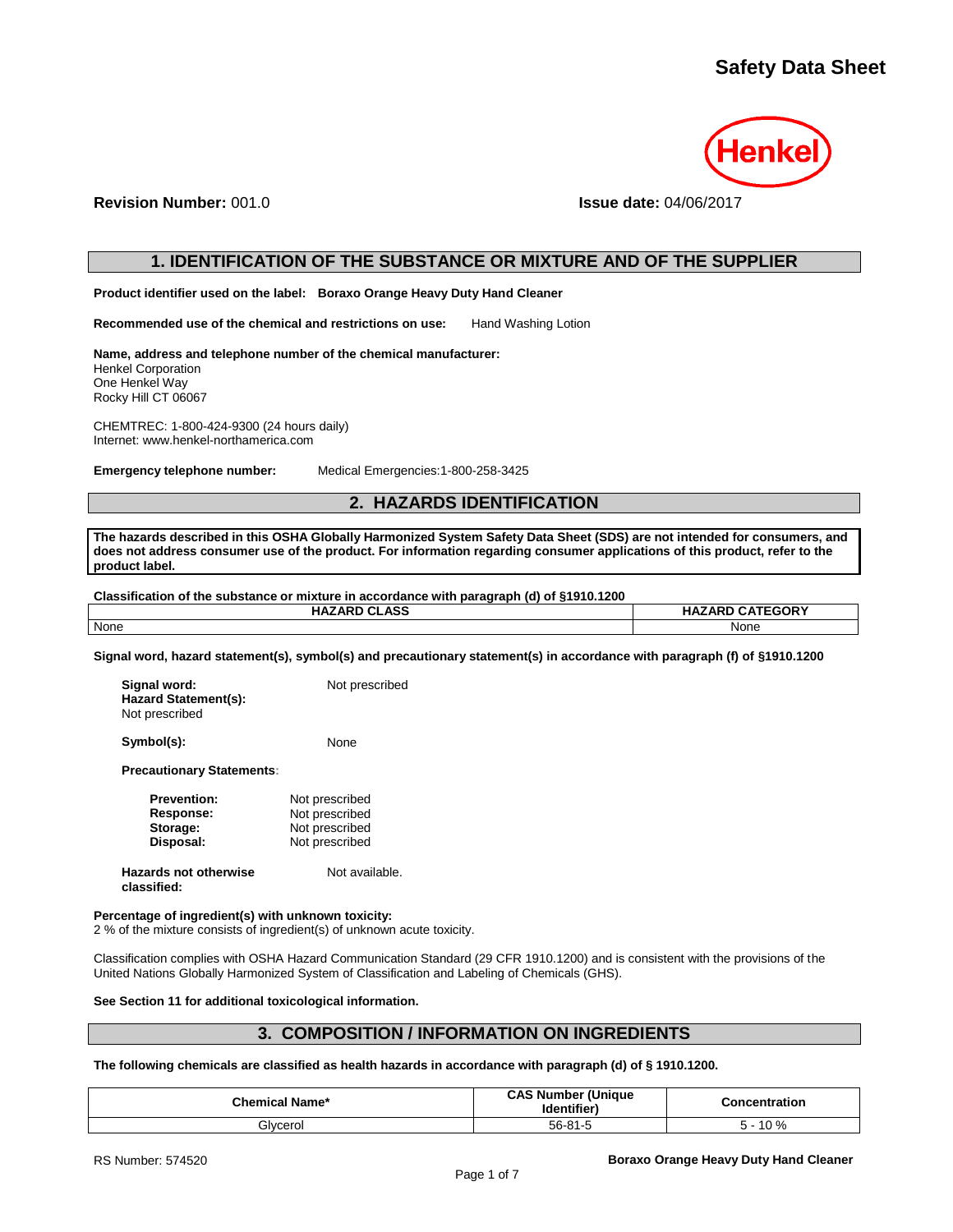| Pumice is a substance of volcanic origin consisting chiefly of<br>complex silicates of aluminum and alkali metals. | 1332-09-8  | $1 - 5 \%$  |
|--------------------------------------------------------------------------------------------------------------------|------------|-------------|
| Alcohols, C10-16, ethoxylated                                                                                      | 68002-97-1 | $1 - 5%$    |
| Orange, sweet, extract                                                                                             | 8028-48-6  | $1 - 5 \%$  |
| Petrolatum                                                                                                         | 8009-03-8  | $1 - 5 \%$  |
| Hexadecan-1-ol                                                                                                     | 36653-82-4 | $0.1 - 1\%$ |
| Diazolidinyl urea                                                                                                  | 78491-02-8 | $0.1 - 1\%$ |
| Methyl 4-hydroxybenzoate                                                                                           | 99-76-3    | $0.1 - 1\%$ |
| propyl 4-hydroxybenzoate                                                                                           | $94-13-3$  | $0.1 - 1\%$ |

\*The specific chemical identity and/or exact percentage (concentration) of composition has been withheld because a trade secret is claimed in accordance with paragraph (i) of §1910.1200.

## **4. FIRST AID MEASURES**

## **Description of necessary measures**

| Inhalation:          | First aid measures not required.                                                                                                                                                       |
|----------------------|----------------------------------------------------------------------------------------------------------------------------------------------------------------------------------------|
| <b>Skin contact:</b> | First aid measures not required. Cosmetic product and therefore not necessary.                                                                                                         |
| Eye contact:         | Rinse eyes immediately with plenty of water, occasionally lifting upper and lower lids, until no<br>evidence of product remains. Get medical attention if pain or irritation develops. |
| Ingestion:           | Dilution by rinsing the mouth and giving water or milk to drink is generally recommended. Contact<br>physician or local poison control center.                                         |

#### **Most important symptoms and effects, both acute and delayed**

After eye contact: May cause mild transient irritation After skin contact: No adverse effects anticipated from normal use. After inhalation: Unlikely to occur due to the physical properties of the product. At elevated temperatures, vapors or mists may cause irritation. After ingestion: Ingestion may cause irritation of mouth, throat, digestive tract, diarrhea and vomiting.

## **Indication of any immediate medical attention and special treatment needed**

After eye contact: Rinse eyes with plenty of water until no evidence of product remains. Get medical attention if irritation persists. After skin contact: Rinse affected area with mild soap and water until no evidence of product remains. After inhalation: No particular measures required. Remove from exposure area to fresh air. After ingestion: Do not induce vomiting. Single administration of a noncarbonated beverage (water or tea).

# **5. FIRE FIGHTING MEASURES**

## **Suitable (and unsuitable) extinguishing media**

**Suitable extinguishing media:** Dry chemical, carbon dioxide, water spray or regular foam.

**Unsuitable extinguishing media:** None known

## **Specific hazards arising from the chemical**

Not available.

## **Special protective equipment and precautions for fire-fighters**

In case of fire, wear a full-face positive-pressure self-contained breathing apparatus and protective suit. Avoid breathing vapors, keep upwind. Isolate area. Keep unnecessary personnel away.

## **6. ACCIDENTAL RELEASE MEASURES**

## **Personal precautions, protective equipment and emergency procedures**

Wear skin, eye and respiratory protection as recommended in Section 8. Stop leak if you can do it without risk. Spills present a slipping hazard. Keep unnecessary personnel away. Ventilate spill area if possible. Make sure area is slip-free before re-opening to traffic.

## **Environmental precautions**

Small or household quantities may be disposed in sewer or other liquid waste system. For larger quantities check with your local disposal authorities.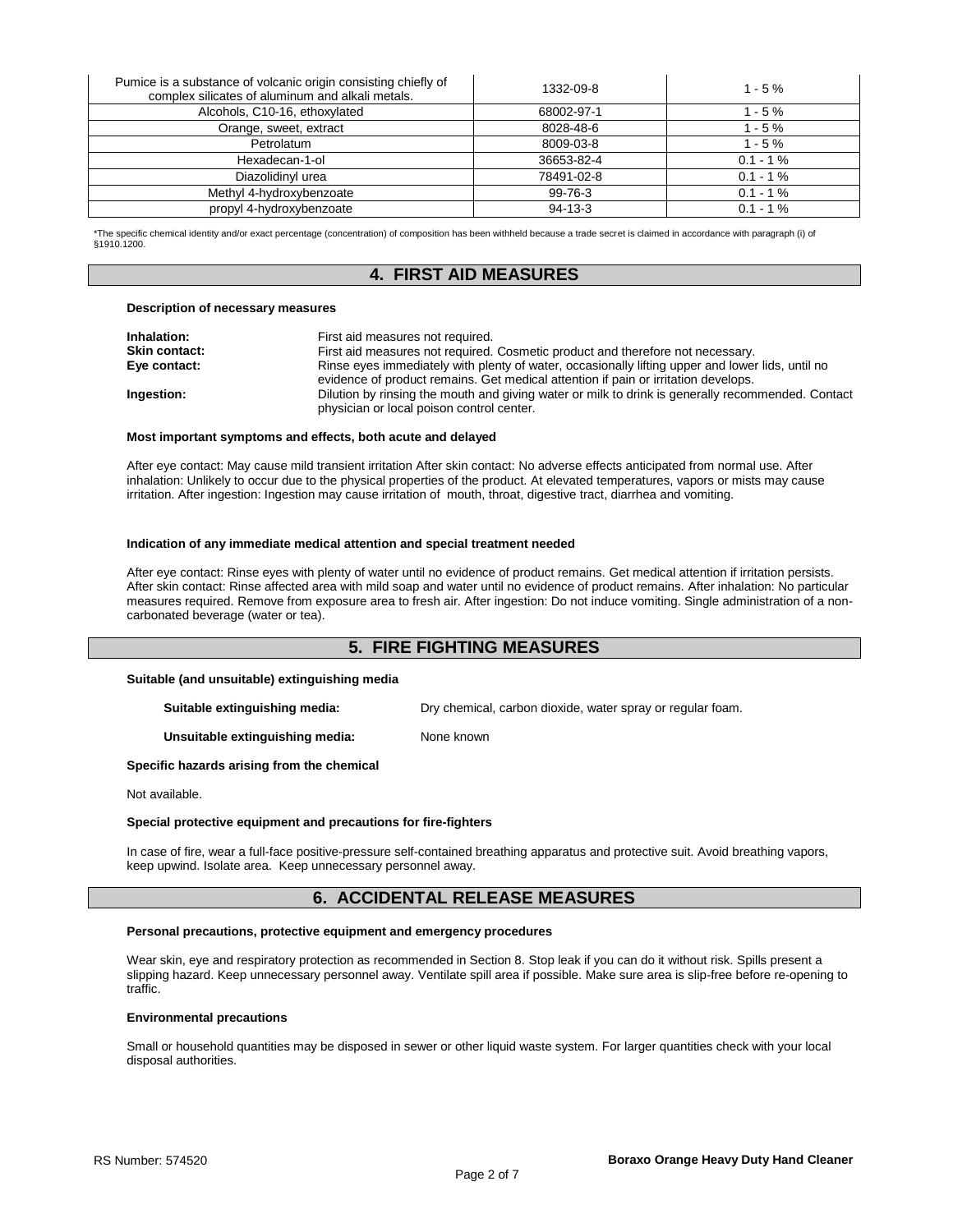### **Methods and materials for containment and cleaning up**

SMALL SPILLS: Contain and absorb with sand or other absorbent material and place into clean, dry containers for later disposal. Wash site of spillage thoroughly with water. LARGE SPILLS: Dike far ahead of spill to prevent further movement. Recover by pumping or by using a suitable absorbent material and place into containers for later disposal. Dispose in suitable waste container.

# **7. HANDLING AND STORAGE**

## **Precautions for safe handling**

Do not get in eyes. Do not take internally. Use with adequate ventilation. Avoid generating aerosols and mists.

#### **Conditions for safe storage, including any incompatibilities**

Store in original containers in a cool dry area. Storage areas for large quantities (warehouse) should be well ventilated. Keep the containers tightly closed when not in use. Store in original containers in a cool dry area. Storage areas for large quantities (warehouse) should be well ventilated. Keep the containers tightly closed when not in use.

# **8. EXPOSURE CONTROLS / PERSONAL PROTECTION**

**OSHA permissible exposure limit (PEL), American Conference of Governmental Industrial Hygienists (ACGIH) Threshold Limit Value (TLV), and any other exposure limit used or recommended by the chemical manufacturer, importer, or employer preparing the safety data sheet, where available.**

| <b>Hazardous Component(s)</b>                                                                                         | <b>ACGIH TLV</b>                   | <b>OSHA PEL</b>                                                    | <b>AIHA WEEL</b> | <b>OTHER</b> |
|-----------------------------------------------------------------------------------------------------------------------|------------------------------------|--------------------------------------------------------------------|------------------|--------------|
| Glycerol                                                                                                              | None                               | 5 mg/m3 PEL<br>Respirable fraction.<br>15 mg/m3 PEL Total<br>dust. | None             | None         |
| Pumice is a substance of volcanic origin<br>consisting chiefly of complex silicates of<br>aluminum and alkali metals. | None                               | None                                                               | None             | None         |
| Alcohols, C10-16, ethoxylated                                                                                         | None                               | None                                                               | None             | None         |
| Orange, sweet, extract                                                                                                | None                               | None                                                               | None             | None         |
| Petrolatum                                                                                                            | 5 mg/m3 TWA<br>Inhalable fraction. | 5 mg/m3 PEL Mist.                                                  | None             | None         |

## **Appropriate engineering controls**

Provide local exhaust or general dilution ventilation to keep exposure to airborne contaminants below the permissible exposure limits where mists or vapors may be generated.

## **Individual protection measures**

| Respiratory: | Air contamination monitoring should be carried out where mists or vapors are likely to be<br>generated, to assure that the employees are not exposed to airborne contaminants above the<br>permissible exposure limits. |
|--------------|-------------------------------------------------------------------------------------------------------------------------------------------------------------------------------------------------------------------------|
| Eve:         | Splash-proof safety glasses are required to prevent eye contact where splashing of product may<br>occur.                                                                                                                |
| Hand/Body:   | Protective gloves are required where repeated or prolonged skin contact may occur.<br>Protective clothing is required where repeated or prolonged skin contact may occur.                                               |

## **9. PHYSICAL AND CHEMICAL PROPERTIES**

| Appearance:                              | paste        |
|------------------------------------------|--------------|
|                                          | light ł      |
| Odor:                                    | citric       |
| Odor threshold:                          | Not a        |
| pH:                                      | $6.50 \cdot$ |
| Melting point/ range:                    | Not a        |
| Boiling point/range:                     | Not a        |
| Flash point:                             | 93.3'        |
| <b>Evaporation rate:</b>                 | Not a        |
| Flammable/Explosive limits - lower:      | Not a        |
| Flammable/Explosive limits - upper:      | Not a        |
| Vapor pressure:                          | Not a        |
| Vapor density:                           | Not a        |
| Solubility in water:                     | Misci        |
| Partition coefficient (n-octanol/water): | Not a        |
| Autoignition temperature:                | Not a        |

light beige<br>citric Not available. **pH:** 6.50 - 7.50 (25 °C) **Not available. Not available. Flash point:** 93.3 °C (199.94 °F) Not available. **Not available. Not available. Not available. Not available. Miscible Not available. Not available.**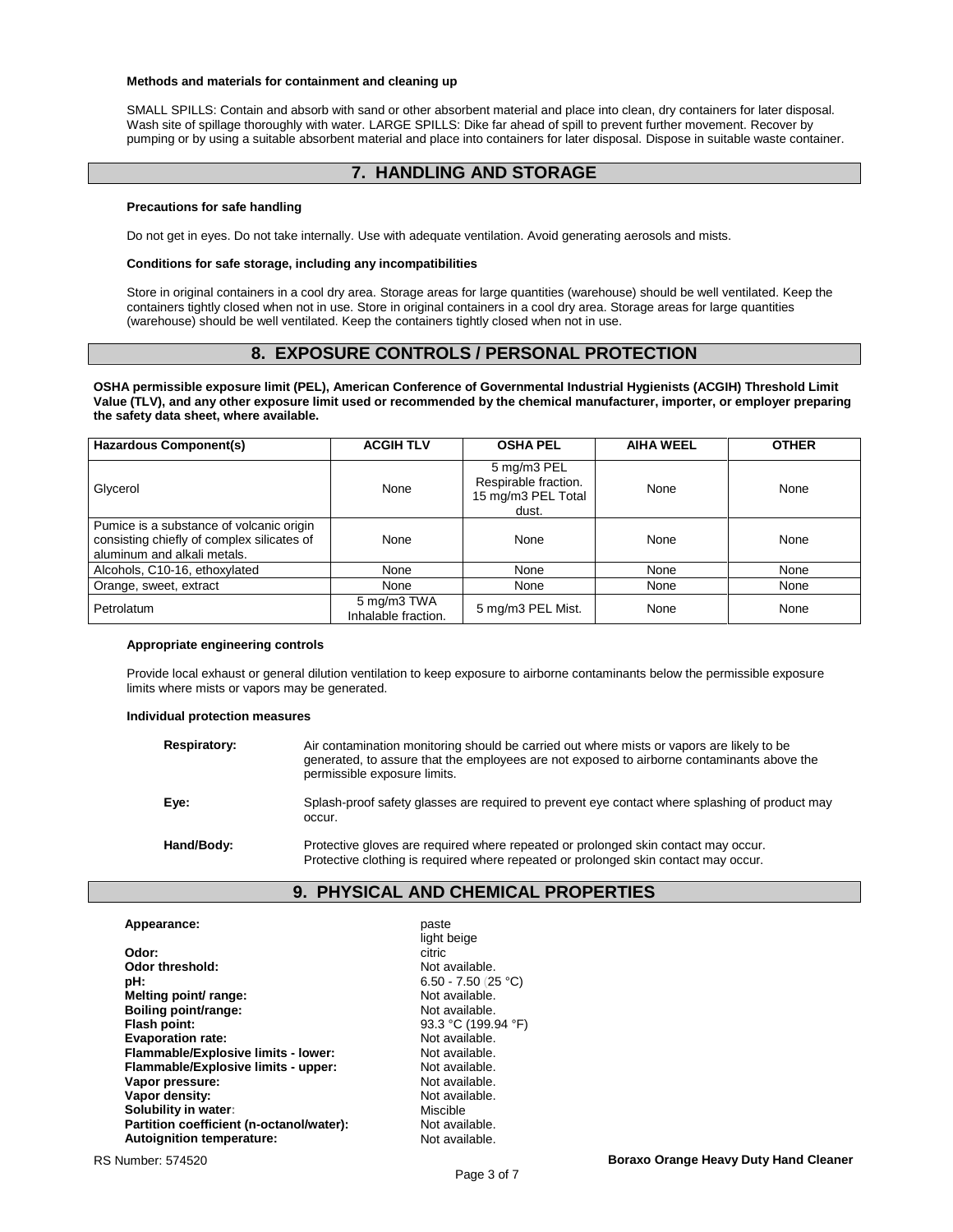## **10. STABILITY AND REACTIVITY**

| <b>Reactivity:</b>                     | This product may react with strong alkalies.                                                                                                                                                            |
|----------------------------------------|---------------------------------------------------------------------------------------------------------------------------------------------------------------------------------------------------------|
| <b>Chemical stability:</b>             | Stable under normal ambient temperature $(70^{\circ}F, 21^{\circ}C)$ and pressure (1 atm).                                                                                                              |
| Possibility of hazardous<br>reactions: | Hazardous polymerization has not been reported to occur under normal temperatures and<br>pressures. Hazardous polymerization has not been reported to occur under normal<br>temperatures and pressures. |
| Conditions to avoid:                   | Avoid storing in direct sunlight and avoid extremes of temperature.                                                                                                                                     |
| Incompatible materials:                | Strong oxidizers and alkalis.                                                                                                                                                                           |
| Hazardous decomposition<br>products:   | Oxides of carbon. Oxides of nitrogen.                                                                                                                                                                   |

# **11. TOXICOLOGICAL INFORMATION**

## **Likely routes of exposure including symptoms related to characteristics**

| Inhalation:                             | Unlikely to occur due to the physical properties of the product. At elevated temperatures,<br>vapors or mists may cause irritation.            |
|-----------------------------------------|------------------------------------------------------------------------------------------------------------------------------------------------|
| Skin contact:                           | Not a hazard under normal conditions of use.                                                                                                   |
| Eye contact:                            | May cause mild transient irritation                                                                                                            |
| Ingestion:                              | May cause mild gastrointestinal irritation with nausea, vomiting, diarrhea and abdominal pain.                                                 |
| <b>Physical/Chemical:</b>               | No physical/chemical hazards are anticipated for this product.                                                                                 |
| Other relevant toxicity<br>information: | This product is a personal care or cosmetic product. The use of this product by consumers is<br>safe under normal and reasonable foreseen use. |

## **Numerical measures of toxicity, including delayed and immediate effect**

| <b>Hazardous Component(s)</b>              | LD50s and LC50s                 | <b>Immediate and Delayed Health Effects</b> |
|--------------------------------------------|---------------------------------|---------------------------------------------|
| Glycerol                                   | None                            | Irritant, Nuisance dust                     |
| Pumice is a substance of volcanic origin   |                                 |                                             |
| consisting chiefly of complex silicates of | None                            | No Target Organs                            |
| aluminum and alkali metals.                |                                 |                                             |
| Alcohols, C10-16, ethoxylated              | None                            | No Target Organs                            |
| Orange, sweet, extract                     | None                            | Allergen                                    |
| Petrolatum                                 | None                            | Irritant                                    |
| Hexadecan-1-ol                             | Oral LD50 (RAT) = $5$ g/kg      | Irritant, Allergen                          |
| Diazolidinyl urea                          | None                            | Irritant, Allergen                          |
| Methyl 4-hydroxybenzoate                   | Oral LD50 (RABBIT) = $6.0$ g/kg | Irritant, Allergen                          |
| propyl 4-hydroxybenzoate                   | Oral LD50 (RABBIT) = $6.0$ g/kg | Allergen, Irritant, Respiratory             |

## **Carcinogenicity information**

| <b>Hazardous Component(s)</b>                                                                                         | <b>NTP Carcinogen</b> | <b>IARC Carcinogen</b> | <b>OSHA Carcinogen</b> |
|-----------------------------------------------------------------------------------------------------------------------|-----------------------|------------------------|------------------------|
| Glycerol                                                                                                              | No                    | No                     | No                     |
| Pumice is a substance of volcanic origin<br>consisting chiefly of complex silicates of<br>aluminum and alkali metals. | No                    | No                     | No                     |
| Alcohols, C10-16, ethoxylated                                                                                         | No                    | No                     | No                     |
| Orange, sweet, extract                                                                                                | No                    | No                     | No                     |
| Petrolatum                                                                                                            | No                    | No                     | No                     |
| Hexadecan-1-ol                                                                                                        | No                    | No                     | No                     |
| Diazolidinyl urea                                                                                                     | No                    | No                     | No                     |
| Methyl 4-hydroxybenzoate                                                                                              | No                    | No                     | No                     |
| propyl 4-hydroxybenzoate                                                                                              | No                    | No                     | No                     |

**Carcinogenicity** None of the ingredients in this product are listed as carcinogens by the International Agency for Research on Cancer (IARC), the National Toxicology Program (NTP) or the Occupational Safety and Health Administration (OSHA).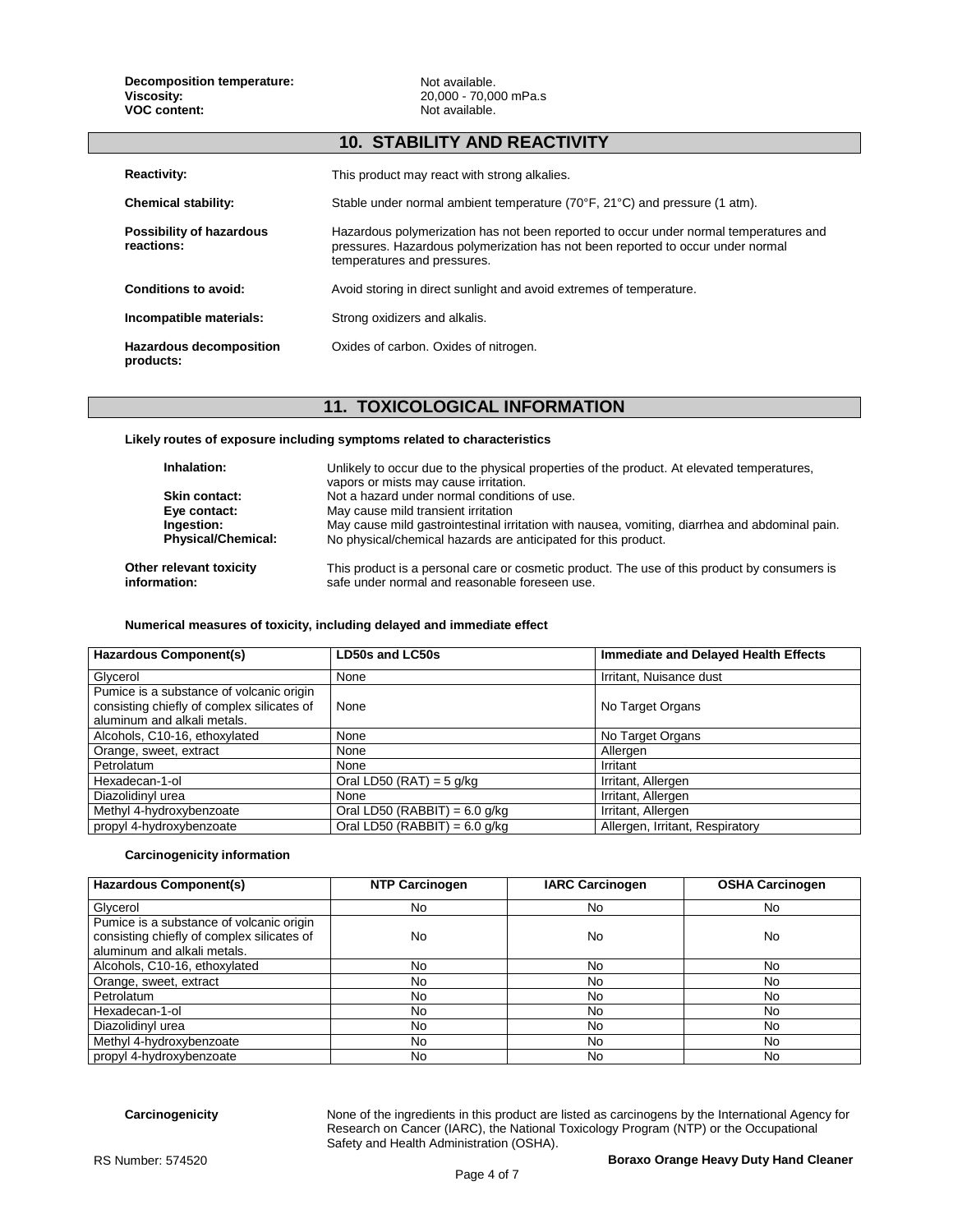**Mutagenicity**<br>**Toxicity for reproduction** Mone of the ingredients in this product are known as reproductive, fetal,  $\overline{a}$ None of the ingredients in this product are known as reproductive, fetal, or developmental hazards.

# **12. ECOLOGICAL INFORMATION**

#### **Aquatic Toxicity:**

This product is anticipated to be safe for the environment at concentrations predicted in household settings under normal use conditions. The following toxicity information is available for the hazardous ingredient(s) when used as technical grade and is provided as reference for the occupational settings.

## **Toxicity to fish:**

The aquatic toxicity profile of this product has not been determined.

## **Toxicity to aquatic invertebrates:**

The aquatic toxicity profile of this product has not been determined.

#### **Toxicity to algae:**

The aquatic toxicity profile of this product has not been determined.

## **Persistence and degradability**

| <b>Hazardous substances</b>                    | <b>Result value</b>   | Route of    | <b>Species</b> | <b>Method</b>                                                                            |
|------------------------------------------------|-----------------------|-------------|----------------|------------------------------------------------------------------------------------------|
| CAS-No.                                        |                       | application |                |                                                                                          |
| Glycerol<br>$56 - 81 - 5$                      | readily biodegradable | aerobic     | $90 - 94%$     | EU Method C.4-E<br>(Determination of the "Ready"                                         |
|                                                |                       |             |                | BiodegradabilityClosed Bottle<br>Test)                                                   |
| Alcohols, C10-16,<br>ethoxylated<br>68002-97-1 | readily biodegradable | aerobic     | >60%           | not specified                                                                            |
| Orange, sweet, extract<br>8028-48-6            | readily biodegradable | aerobic     | >60%           | OECD 301 A - F                                                                           |
| Petrolatum<br>8009-03-8                        |                       | aerobic     | 51 %           | ISO 10708 (BODIS-Test)                                                                   |
| Hexadecan-1-ol<br>36653-82-4                   | readily biodegradable | aerobic     | 82.4 %         | OECD Guideline 301 C (Ready<br>Biodegradability: Modified MITI<br>Test (I))              |
| Diazolidinyl urea<br>78491-02-8                |                       | aerobic     | 24 %           | OECD Guideline 301 B (Ready<br>Biodegradability: CO2 Evolution<br>Test)                  |
| Methyl 4-hydroxybenzoate<br>99-76-3            | readily biodegradable | aerobic     | 92 %           | OECD Guideline 301 F (Ready<br>Biodegradability: Manometric<br><b>Respirometry Test)</b> |
| propyl 4-hydroxybenzoate<br>$94 - 13 - 3$      | readily biodegradable | aerobic     | 92 %           | OECD Guideline 301 F (Ready<br>Biodegradability: Manometric<br><b>Respirometry Test)</b> |

#### **Bioaccumulative potential**

The bioaccumulation potential of this product has not been determined.

## **Mobility in soil**

The mobility of this product (in soil and water) has not been determined.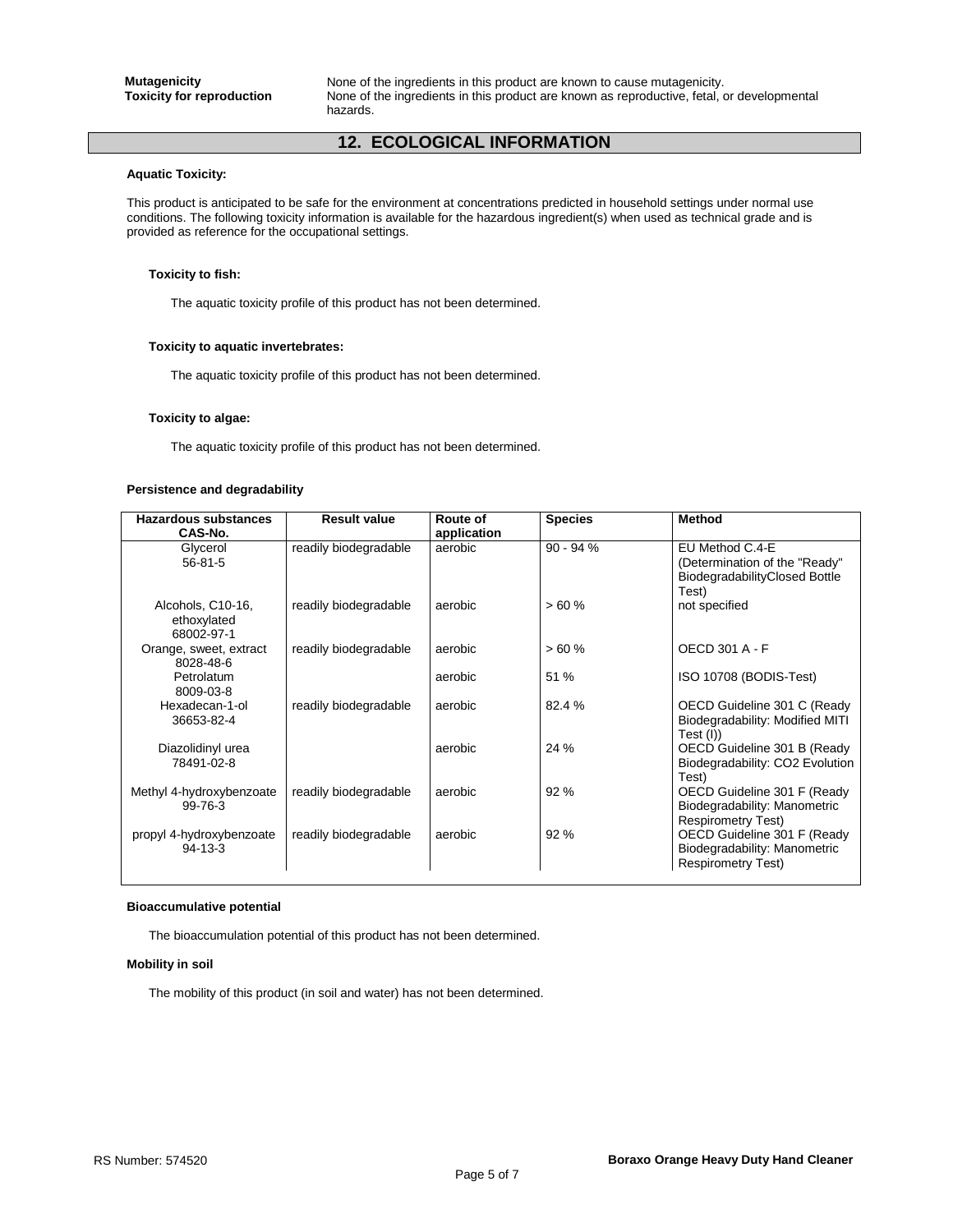# **13. DISPOSAL CONSIDERATIONS**

| Description of waste residues:      |                                                                                                                               |  |
|-------------------------------------|-------------------------------------------------------------------------------------------------------------------------------|--|
| Hazardous waste number:             | Not regulated                                                                                                                 |  |
| Safe handling and disposal methods: |                                                                                                                               |  |
| Recommended method of disposal:     | This product is not a RCRA hazardous waste and can be disposed of in<br>accordance with federal, state and local regulations. |  |
| Disposal of uncleaned packages:     | Place in trash.                                                                                                               |  |
| <b>14. TRANSPORT INFORMATION</b>    |                                                                                                                               |  |

**The information in this section is for reference only and should not take the place of a shipping paper (bill of lading) specific to an order. Please note that the proper shipping classification may vary by packaging, properties, and mode of transportation.**

| U.S. Department of Transportation Ground (49 CFR) |               |  |
|---------------------------------------------------|---------------|--|
| Proper shipping name:                             | Not regulated |  |
| Hazard class or division:                         | None          |  |
| Identification number:                            | None          |  |
| Packing group:                                    | None          |  |
| International Air Transportation (ICAO/IATA)      |               |  |
| Proper shipping name:                             | Not regulated |  |
| Hazard class or division:                         | None          |  |
| Identification number:                            | None          |  |
| Packing group:                                    | None          |  |
| <b>Water Transportation (IMO/IMDG)</b>            |               |  |
| Proper shipping name:                             | Not regulated |  |
| Hazard class or division:                         | None          |  |
| Identification number:                            | None          |  |
| Packing group:                                    | None          |  |

# **15. REGULATORY INFORMATION**

**Occupational safety and health act:** Hazard Communication Standard, 29 CFR 1910.1200(g) Appendix D: The Occupational Safety and Health Administration (OSHA) require that the Safety Data Sheets (SDSs) are readily accessible to employees for all hazardous chemicals in the workplace. Since the use pattern and exposure in the workplace are generally not consistent with those experienced by consumers, this SDS may contain health hazard information not relevant to consumer use.

## **United States Regulatory Information**

| <b>TSCA 8 (b) Inventory Status:</b>                                                                           | All components are listed or are exempt from listing on the Toxic Substances Control Act<br>Inventory. |  |
|---------------------------------------------------------------------------------------------------------------|--------------------------------------------------------------------------------------------------------|--|
| <b>TSCA 12 (b) Export Notification:</b>                                                                       |                                                                                                        |  |
| <b>CERCLA/SARA Section 302 EHS:</b><br><b>CERCLA/SARA Section 311/312:</b><br><b>CERCLA/SARA Section 313:</b> | None above reporting de minimis.<br>Not available.<br>None above reporting de minimis.                 |  |
| <b>California Proposition 65:</b>                                                                             | No California Proposition 65 listed chemicals are known to be present.                                 |  |
| <b>Canada Regulatory Information</b>                                                                          |                                                                                                        |  |
| <b>CEPA DSL/NDSL Status:</b>                                                                                  | All components are listed on or are exempt from listing on the Canadian Domestic<br>Substances List.   |  |